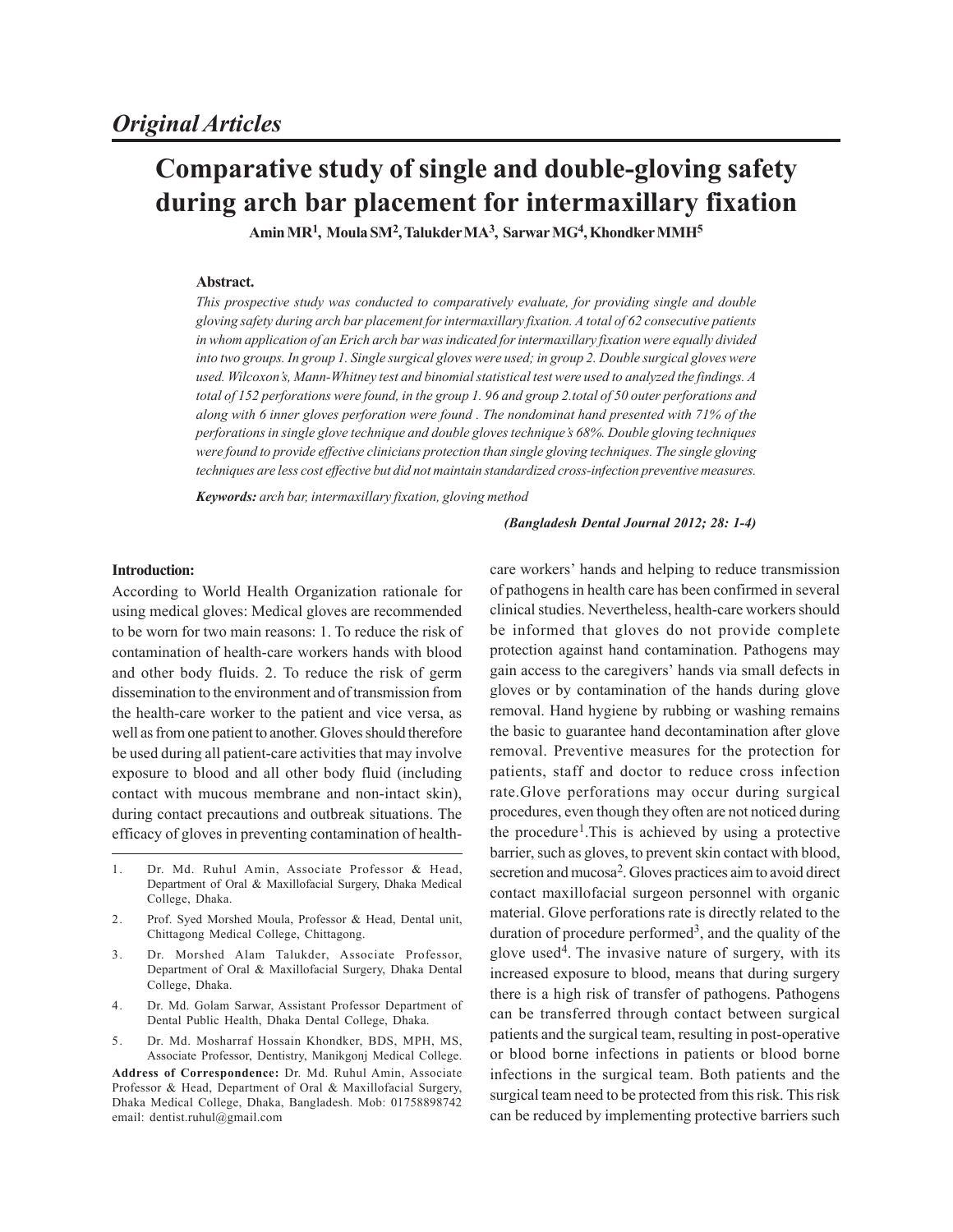as wearing surgical gloves. Wearing two pairs of surgical gloves, as opposed to one pair, is considered to provide an additional barrier and further reduce the risk of contamination.

The primary objective of this review was to determine if double gloving (wearing two pairs of gloves), rather than single gloving, reduces the number of post-operative or blood borne infections in surgical patients or blood borne infections in the surgical team. The secondary objective of this review was to determine if double gloving, rather than single gloving, reduces the number of perforations to the innermost pair of surgical gloves. The innermost gloves (next to skin) compared with the outermost gloves are considered to be the last barrier between the patient and the surgical team.

In Bangladesh among Oral & Maxillofacial Surgeon intermaxillary fixation has performed by frequently use single glove. Erich arch bar is common practice, carries a significant risk of perforation due to the rough edges of the bars and the stainless steel wires used for placement. However no qualitative or quantitative difference in postoperative infection rate when wearing sterile gloves or wearing nonsterile gloves during oral surgery has beenfound<sup>5</sup>. We performed here a comparative and randomized analysis of single and double-gloving protection during arch bar placement for intermaxillary fixation with Erich arch bar and stainless steel wires performed under local anaesthesia by oral and maxillofacial surgeon. In this procedure, using 2 sterile gloves is common practice to increase the protection against possible perforations and piercing wounds and help maintain operative asepsis<sup>6</sup>. We performed comparative and randomized analysis of single and double gloving in terms of protection against perforation during Erich arch bar intermaxillary fixation with stainless steel wires performed by oral and maxillofacial surgeon.

## **Material and methods:**

This clinical prospective randomized study was done Oral & Maxillofacial Department, Dhaka Medical College Hospital, Dhaka, during 2014 and 2015 tenure. The management of maxillofacial fracture by placement of Erich arch bar with stainless steel wires to comparative analysis of single and double-gloving protection during intermaxillary fixationunder localanaesthesia. 62 consecutive patients with maxillofacial fracture attend Oral & Maxillofacial department, Dhaka Medical College Hospital*.* The study groups were classified according to the type of glove used. In group 1. Single surgical glove were used. In group 2. Double surgical gloves were used. Glove perforation was evaluated by filling each glove with half liter of water, and then applied slight pressure on the glove with the palm and fingers. The number of perforations, evidenced by water flow through the holes, was counted. The same examiner performed all the evaluations.

Both the surgeons and the assistants were questioned about their perceptions or suspicions regarding glove perforation time and evaluation of any discomfort while wearing gloves. The perforations found were associated with surgeon gender and dominated hand, most frequent areas and durations of surgical procedure. Wilcoxon, Mann-Whitney and binomial statistical tests were used to evaluate the results.

# **Results:**

A total of 372 gloves were used in this study where 152 perforations were found, with group 1. Single gloves 96 perforations were found and group 2. Double gloves 50 outer perforations and 6 inner gloves perforation were found. Of the single gloves used 96 perforation were found among them 52 surgeon and 44 assistant was slightly higher in surgeons. And double gloves used 56 perforations were found, among here also surgeon more perforation than assistant. In double gloves user that is group 2. Perforations were lower in number against single glove user that is group 1,The distribution of perforation showed (Table-I) a slight prevalence in the surgeon (54%). No accidents with a sharp edged instruments occurred. The difference among single and double glove perforations was significant at 1% (Wilcoxon's test).

**Table-I** *Number of perforations in the single and double gloves*

| Procedure     | Surgeon | Assistant | Total |
|---------------|---------|-----------|-------|
| Single gloves | 52      | 14        | 96    |
| Double gloves | 30      | 26        | 56    |
| Total         |         | 70        | 152   |

\*Significant statistical difference at 1% (Wilcoxon's test).

The average length time (ALT) of the procedure was 92 minutes (range 60 to 120 minutes). There was no significant statistical difference between the two gloving groups (Mann-Whitney test;  $\acute{a} = 0.5$ ) when comparing the number of perforations and the durations of surgical procedure. Almost all of the surgical procedures (84%; 27/ 32) than took more time than the ALT produced perforations, average 3.1 holes per procedure for the single glove method (Table-II). About 81%(22/27) of the procedure took less time than the ALT produced perforations, with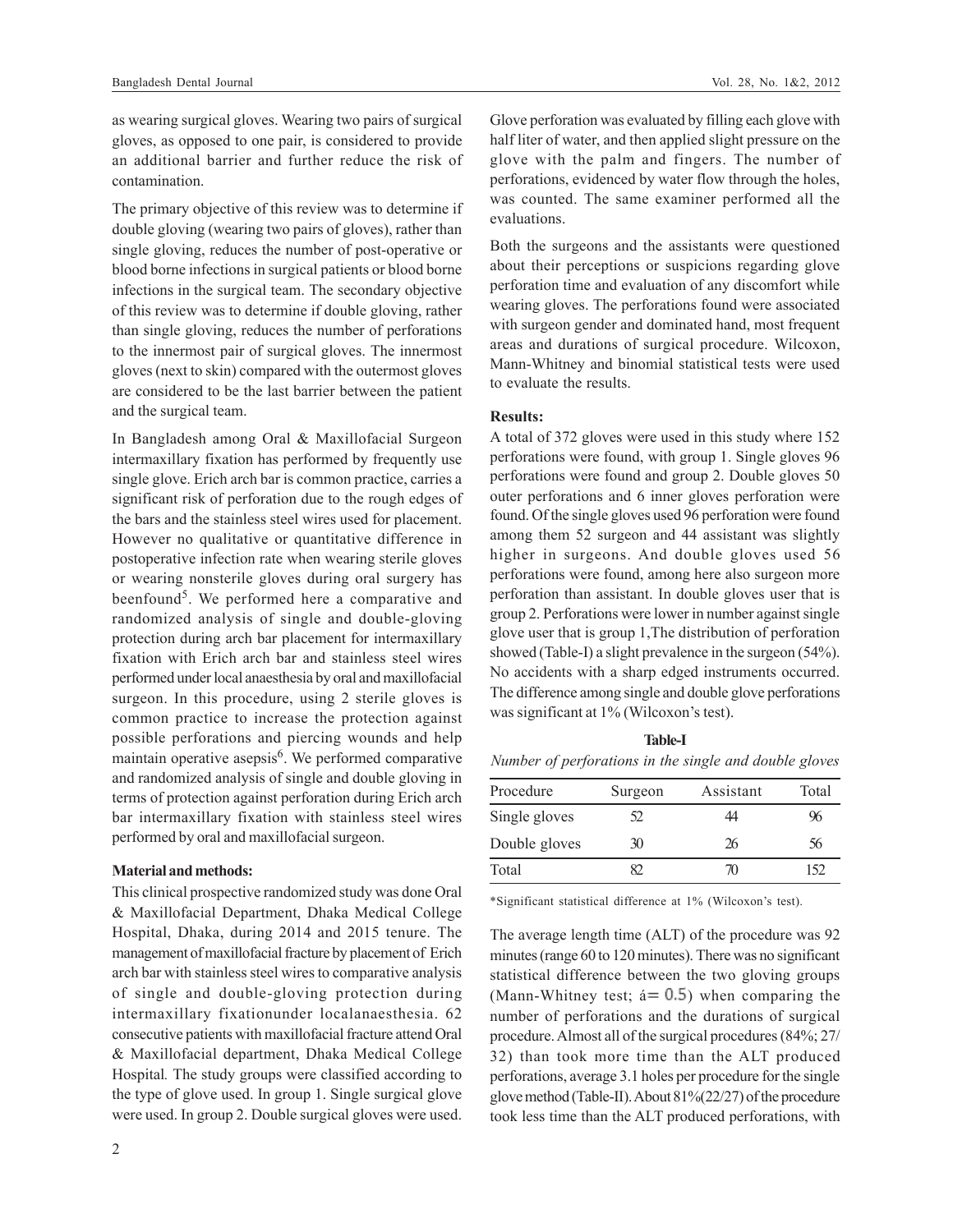| Trancer of performations compared with auranon of procedure |                  |       |                              |               |  |
|-------------------------------------------------------------|------------------|-------|------------------------------|---------------|--|
| Procedure duration                                          | Total procedures | 0/2   | Procedures with perforations | $\frac{0}{0}$ |  |
| Up to $90$ minutes                                          |                  | 48.39 |                              |               |  |
| 90 minutes or longer                                        |                  | 51.61 |                              | 84            |  |

**Table-II** *Number of perforations compared with duration of procedure*

\*There was no significant statistical difference among the procedures with perforations of the occurrence above or below the Mann-Whitney test (á= 0.5).

an average of 1.8 holes per procedure for the double glove methods. The distribution of perforations according to surgeons sex showed 66 perforations in the female gloves (38 in 20 female surgeons and 28 in 24 female assistants ), for an average of 1.5 perforations per practitioner. The male gloves had a total of 86 perforations (46 in 42 male surgeons and 40 in 38 male assistants) for an average of 1.075 perforations per practitioner. No statistical significant difference between the sexes was observed (Mann-Whitney test á %).

In single glove procedure, the surgeons and assistants in the early procedures comfort from wearing glove, with adaptation occurring as the study continued. Majority was sure had sustained a perforation. In double gloves methods of subjective assessment, the surgeons and assistants in the early procedures related slight discomfort from wearing double gloves, with adaptation occurring as the study continued without compromising the surgical procedures. No one was absolutely sure whether he or she had sustained a perforation in an inner or outer glove. Only 6 surgeon suspected that they had sustained a perforations in the outer gloves; testing confirmed all of them had in fact sustained perforations.

Comparing dominant and nondominant hands demonstrated a statistical significant difference at 1% (binomial test). In single glove method, the nondominant hand sustained 71%(68/96) of the dominant 29% (28/96). In the double gloves method nondominant hand 68% (38/56) and the dominant hand 32% (18/56) perforations (Table-III).More than half of the perforations occurred on the index finger (47.37%; 72/ 152), with 61 (84.72%) of these on the nondominant hand and 11(15.28%) on the dominant hand. The distal phalanges had the highest perforation rate (56/152), with 47 on the nondominant hand and 9 on the dominant hand.

| <b>Table-III</b> |                                 |  |  |  |
|------------------|---------------------------------|--|--|--|
|                  | Hand compared with perforations |  |  |  |

| Hand            | Single glove         | Double gloves        |  |
|-----------------|----------------------|----------------------|--|
|                 | perforations $(\% )$ | perforations $(\% )$ |  |
| Dominant (a)    | 28(29)               | 18(32)               |  |
| Nondominant (b) | 68(71)               | 38(68)               |  |

Note: a x b shows a significant statistical difference at 1% (binominal test).

### **Discussion:**

Pieper et al<sup>7</sup>confirmed a higher efficacy from wearing 3 gloves compared with double period wear. Many author recommended wearing 2 gloves during surgical procedures using sharp edged instruments<sup>1,4,8</sup>. A protection index was achieved in the present study using gloving, but decrease comfort and dexterity and numbness of the finger occurring after a short double gloving wearing 2 gloves did not impair the surgeons ability to handle surgical instruments or place Erich arch bar. Single glove method perforation occurred during Erich arch bar procedure almost double compare to double gloving methods. Despite thelack of statistical difference in accidental perforations in both gloving groups in long and short procedures, more perforations occurred in surgeries lasting more than 90 minutes. In oral and maxillofacial surgery procedures, the incidence of glove perforations seems to be more closely associated with the type of surgical procedure than with the duration of surgery. Handling the sharp instruments like Erich arch bars increase the risk of glove perforation so drastically that perforations could be found within a few minutes after the start of surgery. Thus changing gloves at regular intervals is recommended<sup>9</sup>, as well as obviously whenever as evidence of accidental perforation is suspected or noticed. Many authors changing glove every 120 minutes $3,5,8,10$ , but the result from this study strongly suggest changing gloves as shorter intervals when placing Erich arch bars for intermaxillary fixation under local anaesthesia. A glove after the placement in each dental arch would be quite reasonable. The low number of perforation in the inner gloves perforations demonstrates the effectiveness of protection affordable by double gloving surgical methods. Group 2. shows higher efficacy than Group 1. The use of clean, nonsterile procedures gloves for minimum invasive surgery procedure is viable and free of risk of infection or complications. Giglioet al<sup>6</sup> found no difference in terms of postoperative infection control from wearing sterile and nonsterile gloves during tooth extractions.